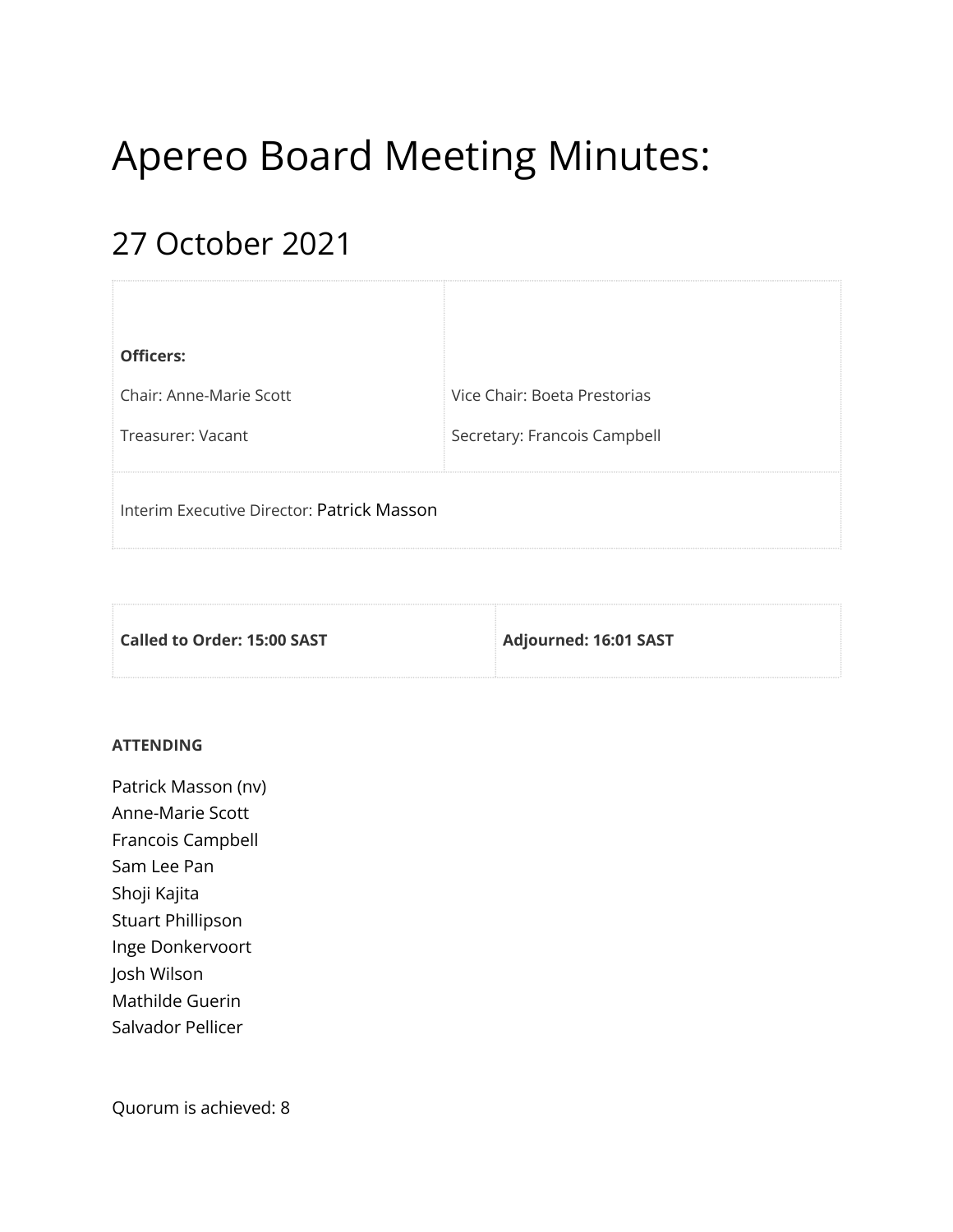### **Agenda**

- **1. Apologies for Absence:**
	- 1.1. Thierry Koscielniak
- **2. Guests:**
- **3. Minutes of the September 2021 Board Call**
	- **3.1. Draft version to be finalised and approved via email.**

# **4. Monthly Financial Reports**

- 4.1. Apereo Foundation
	- 4.1.1. Follow up review as transition was hampered by technical difficulties between parties
- 4.2. CAS
	- 4.2.1. Follow up review as transition was hampered by technical difficulties between parties
- 4.3. OAE
	- 4.3.1. Follow up review as transition was hampered by technical difficulties between parties
- 4.4. Opencast
	- 4.4.1. Follow up review as transition was hampered by technical difficulties between parties
- 4.5. Sakai
	- 4.5.1. Follow up review as transition was hampered by technical difficulties between parties
- 4.6. uPortal
	- 4.6.1. Follow up review as transition was hampered by technical difficulties between parties

# **5. E.D. Report**

- 5.1. Community
	- 5.1.1. Open Apereo planning.
		- 5.1.1.1. Meetings with projects to determine interest in themes and topics.
		- 5.1.1.2. OpenApereo will take place.
		- 5.1.1.3. Method of delivery Online/Remote. We wish to state our preference is to return to face to face conferences and community interaction as soon as safely possible
	- 5.1.2. ESUP/Apereo Conference planning.
		- 5.1.2.1. Meetings and preparation are being developed and refined.
	- 5.1.3. Membership contacts (CiviCRM) and MOUs

5.1.3.1.

5.1.4. Gates Foundation Open Source Assessment Tool and Evaluation proposal.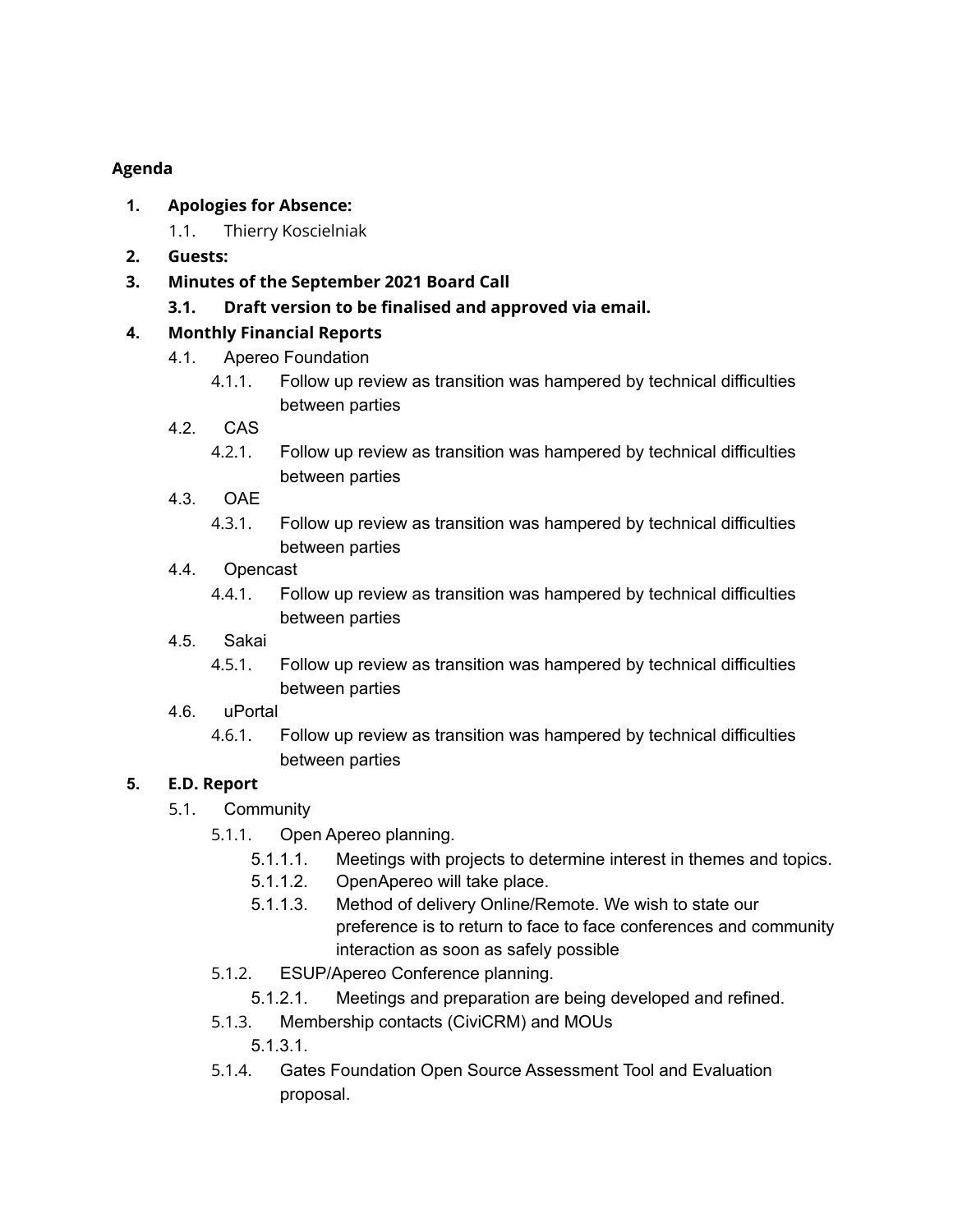- 5.1.4.1. Discussed and way forward follow-up discussions to occur.
- 5.1.5. Unicorn is interested in developing a CAS Working Group with Apereo support.
	- 5.1.5.1. Discussed to be unpacked and follow-up discussions to occur.
- 5.2. Finance
	- 5.2.1. Formalizing Finance Group as committee
		- 5.2.1.1. Charter (?) and Treasurer job description (?)
			- 5.2.1.1.1. Treasurer job specification to be reviewed
	- 5.2.2. Banking
		- 5.2.2.1. Account signatories
			- 5.2.2.1.1. Discussed in terms of foundation
		- 5.2.2.2. PNC credit cards.
			- 5.2.2.2.1. High rate of account.
			- 5.2.2.2.2. Changing in order to remove unused services.
			- 5.2.2.2.3.
		- 5.2.2.3. Restructure accounts for cost savings.
			- 5.2.2.3.1. As we transition between accountants, we will be reviewing accounts.
		- 5.2.2.4. Accountants recommend setting up a Wise account
			- 5.2.2.4.1. Discussed and
		- 5.2.2.5. PayPal account access?
			- 5.2.2.5.1. Reviewing accesses, ensuring security and accesses.
	- 5.2.3. Institutional Memberships
		- 5.2.3.1. Membership types and benefits, consistency and documentation.
			- 5.2.3.1.1. Discussed with a focus on streamlining as well as providing more value to members.
		- 5.2.3.2. Confirm billings from 2019.
			- 5.2.3.2.1. Discussed.
		- 5.2.3.3. Standard agreements.
			- 5.2.3.3.1. Standardise and templatise agreements.
			- 5.2.3.3.2. Business processes and documents being streamlined.
		- 5.2.3.4. Adobe EchoSign or DocSign
			- 5.2.3.4.1. Proprietary tools created.
	- 5.2.4. Audit
		- 5.2.4.1. Audit review continues. May need to be reopened.
			- 5.2.4.1.1. Discussed and response defined.
		- 5.2.4.2. Opening balances of Apereo Foundation were inaccurate.
			- 5.2.4.2.1. Discussed and response defined.
		- 5.2.4.3. Apereo Foundation revenue in 2013
			- 5.2.4.3.1. Discussed and response defined.
		- 5.2.4.4. Jasig incoming revenue.
			- 5.2.4.4.1. Discussed and response defined.
		- 5.2.4.5. Accountants reviewing 2014-2021
			- 5.2.4.5.1. Discussed and response defined.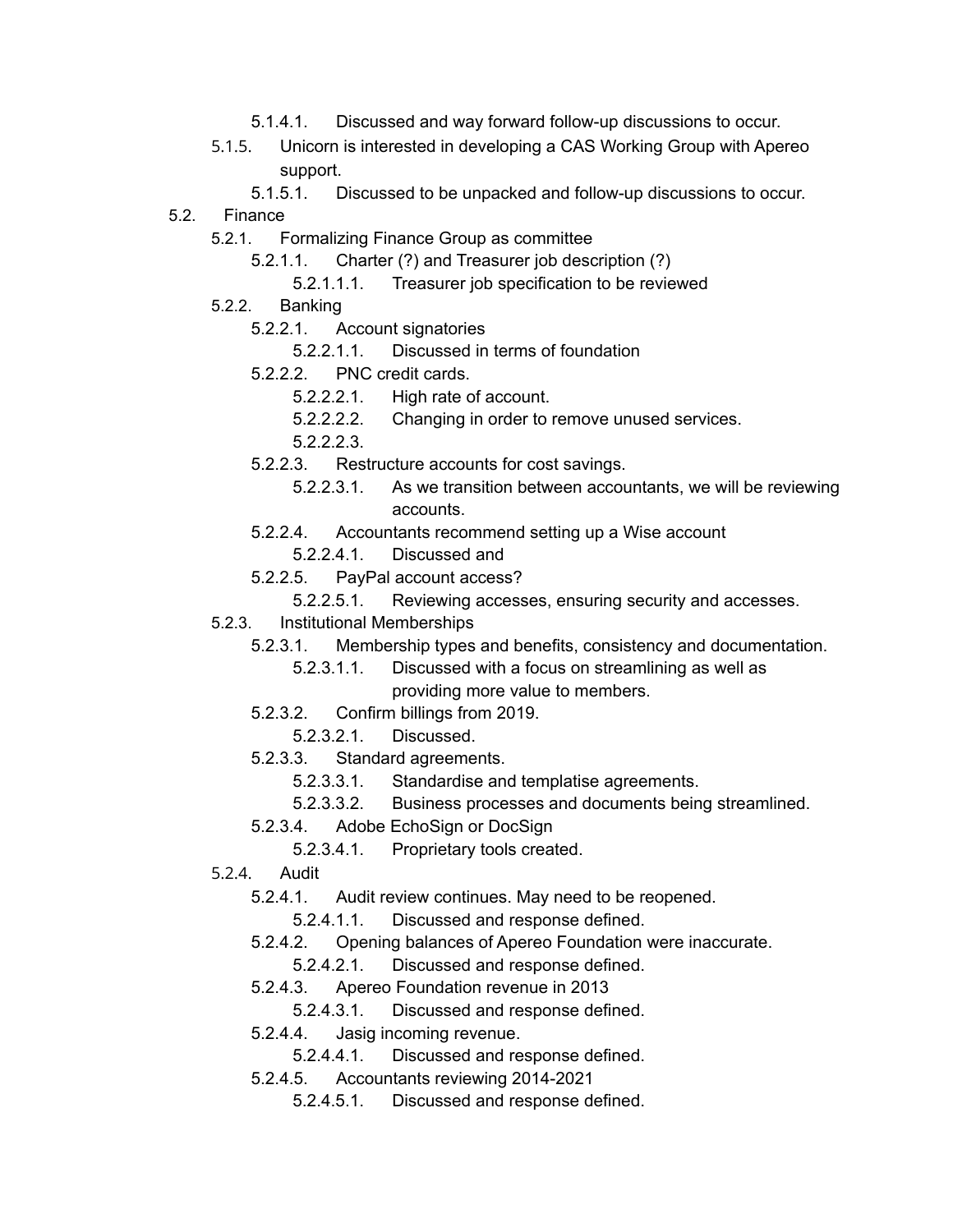- 5.2.5. Accounts Payable
	- 5.2.5.1. Reviewing Vendor List (in addition to Contractor List)
		- 5.2.5.1.1. Review of the investigation and results thereof for confirmation.
- 5.2.6. Accounting Services
	- 5.2.6.1. Initial estimation for the transition of accounting services was optimistic. New accountants were only able to access Quickbooks as of September 30th and full functionality for the remote hosting was not available until October 11th. Monthly financial reports prepared by accountants (received October 26th).
		- 5.2.6.1.1. Much work has been done as such, the efforts are understandable and showing the worth of the exercise.
- 5.2.7. Spending thresholds? (On-hold, Dobbs on-boarding),
	- 5.2.7.1. Not addressed in the allocated time of the meeting, unfinished business.
- 5.3. Business Operations
	- 5.3.1. Iron Mountain
		- 5.3.1.1. Business managers and accountants recommend scanning documents.
			- 5.3.1.1.1. Not addressed in the allocated time of the meeting, unfinished business.
		- 5.3.1.2. Migrate scans to document repository (XWiki)
			- 5.3.1.2.1. Not addressed in the allocated time of the meeting, unfinished business.
	- 5.3.2. New address
		- 5.3.2.1. Hosted by EarthClass Mail
			- Apereo Foundation

9450 SW Gemini Dr PMB 98572

Beaverton, OR 97008-7105

- 5.3.3. Executive Session: E.D. Employment
	- 5.3.3.1. Not addressed in the allocated time of the meeting, unfinished business.
- 5.4. Organizational Review:
	- 5.4.1. Not addressed in the allocated time of the meeting, unfinished business.

#### **Any Other Business**

#### **Notes**

A new version of the White Paper **"Facing the New Normal"** is [available](https://drive.google.com/file/d/16cbpsys3_JynbudLGczmXSpNDKsQTVUC/view?usp=sharing). (PDF)

#### **Article VI (7) Quorum:**

"Fifty percent (50%) of the entire Board of Directors shall constitute a quorum for the transaction